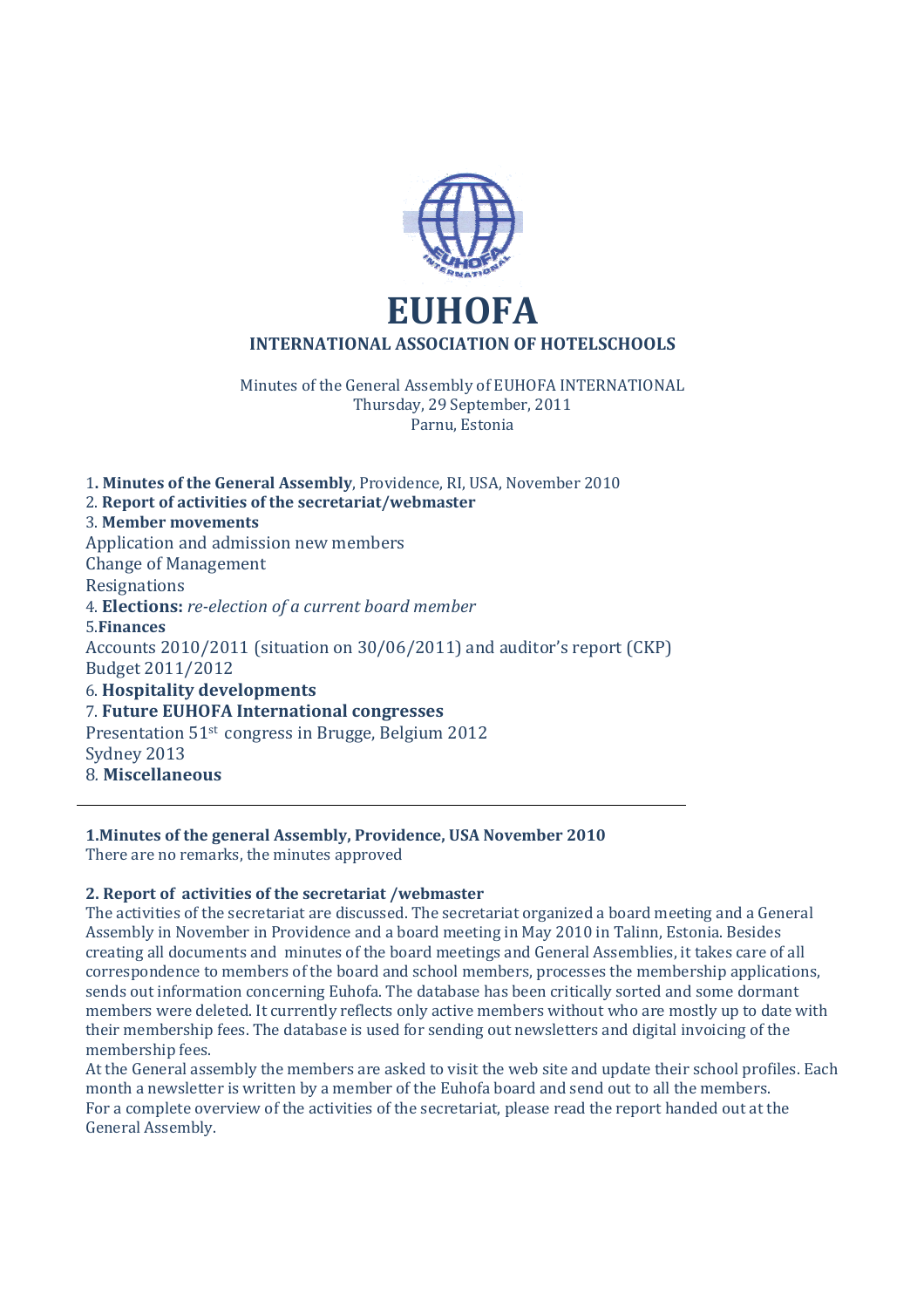### **3. Member Movements/ Change of management**

*11 new members joined:*  Mr. Rick van Dorssen, ROC Flevoland, Almere, The Netherlands Mr. Jan van Grunsven, ROC de Leijgraaf, Cuijk, The Netherlands Mrs. Gila Kahana, Tiberias Hospitality college, Tiberias, Israel Mrs. Paola Pardini, Fondazione Campus del Mediterraneo Mt. San Quirico, Italy Mr. Dieter Reichl, Hotelfachschule Berlin, Berlin, Germany Mrs. Josine Riemslag, ROC ASA, Amersfoort, The Netherlands Mr. Alan Romburgh, Cape town Hotel school, Cape Town, South Africa Mr. Mohammed Saksik, Inst. de Technologie Hoteliere Et Touristique, Fes, Morocco Mrs. Tian Yali, Beijing Foreign Affairs school, Beijing, China Mr. Helmut Hofer, Tourismusschule Oberwart, Oberwart, Austria

## **Change of Management**

*15 Management changes:* 

Mr. Niek Bekhuis, ROC van Twente, Almelo, The Netherlands. Instead of Hans Smeets

Mr. Gerrit Bollen, Noorderpoort College, Groningen, The Netherlands Stefan Helfrich

Mr. Rene van Buiten, ROC Midden Nederland, Nieuwegein, The Netherlands, Instead of M. Reef. Mr. Marc van Campenhout, Zoomvliet college, Bergen op Zoom, The Netherlands instead of Ton Engelen. Mr. Philippe Cellerosi, Lycee Polyvalent Hotelier, Gerardmer, France. Replaces Francois Poissenot Sjoerd van der Galiën, Stenden University, Leeuwarden, The Netherlands instead of Hans Zwart Mr. Antonio Hernández Caballero, Hecansa Hoteles Escuela de Canarias,Las Palmas de Gran Canaria, Spain. Instead of Jaime del Busto Arregul

Mrs. Lilliana Lopez Pineda, de Instituciones Hoteleras, Universidad del Istmo, Guatemala, C.A., Guatemala instead of Maria Rosa-Noda

Mrs. Julie Orton, The Hotel School Intercontinental Sydney, Sydney, Australia. Instead of Peter Lewis Mrs. Sonia Tatar, Les Roches Swiss Hotel Association School of Hotel Management, Bluche, Switzerland instead of Arie van der Spek.

Mr. Francois Tommassini, Lycee Hotelier Notre Dame de la Providence, Orchies, France. Instead of Christian Detavenier

Mr. Thijs Vossen, Arcus college, Heerlen, The Netherlands. Instead of Frank Willers.

Jaco Von Wielligh, IHTI-school of Hotel Management Neuchatel, Neuchatel, Switzerland. Instead of Mark Petrich

Mrs. Jacqueline van der Zwan, ROC Mondriaan, Den Haag, Nederland. Instead of Wout Sonneveldt

## **Resignations**

8 Members were deleted from the Euhofa database due to inactivity of membership payments.

## **4. Elections**

This year one board members is at the end of term. All members vote in favor for Youni Ahonen to have another term as board member.

## **5. Finances**

The financial reports are presented.

There is a surplus of 576,23 Euro. Reversal of subscriptions not paid . A provision of 5000 Euro's was taken for the 50th anniversary of Euhofa to invite old congress president/seniors and to produce a Euhofa anniversary booklet. The investment fund UBS is virtually stable.